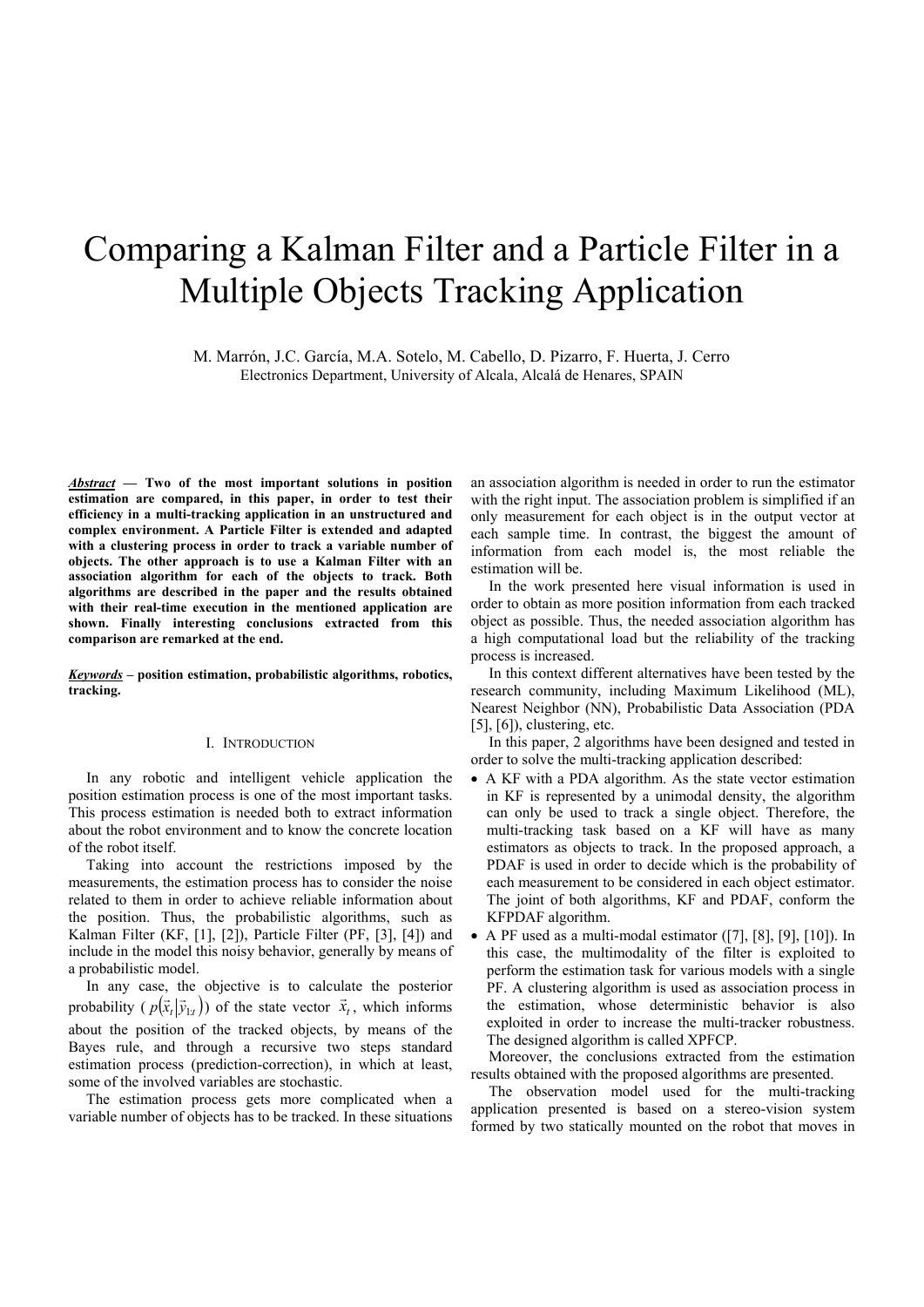the environment. The vision system extracts pixels belonging to objects' edges in the pair of images captured at each sample time, and calculates their 3D position in the robot environment through the epipolar geometry that relates the cameras. Edge points in the image have been chosen to characterize the elements in the environment due to their robustness against light conditions and the simplicity of the vision algorithm used to extract and handle them.

The stereo-vision process described has been developed by the authors for this tracking application, and is explained in detail in [11].

## II. KALMAN FILTER AS A POSITION ESTIMATOR

Kalman Filter (KF) provides the optimal implementation of the Bayes estimator [2] when the system to which it is applied is linear, and the output and dynamics related noises are Gaussian with zero mean. This definition justifies the need of a more detailed analysis of the model to be used with the KF estimator.

### *A. The Kalman Filter and the Position Model*

The application of the KF requires a model definition in the terms shown in the following expression:<br>  $\vec{x} = 4 \cdot \vec{x} + B \cdot \vec{y} + \vec{z} \times \vec{x} = f(\vec{x} \ \vec{y} \ \vec{z})$ 

$$
\vec{x}_{t+1|t} = A \cdot \vec{x}_t + B \cdot \vec{u}_t + \vec{q}_t \rightarrow \vec{x}_{t+1|t} = f(\vec{x}_t, \vec{u}_t, \vec{q}_t)
$$
\n
$$
\vec{y}_t = H \cdot \vec{x}_t + \vec{r}_t \rightarrow \vec{y}_t = h(\vec{x}_t, \vec{r}_t)
$$
\n(1)

where the equations on the right are a general representation of the system behavior, and the ones on the left are used when the model is linear, accomplishing the first Kalman Filter restriction.

In the application of interest the state vector matches with the output one, so matrix  $H$  is equal to the entity one, therefore the observation model can be rewritten as follows:

$$
\vec{y}_t = \vec{x}_t + \vec{r}_t \tag{2}
$$

In (1) the input vector is obtained from  $\vec{y}_t$  and  $\vec{x}_{t|t-1}$ :

$$
\vec{u}_t = \frac{\vec{y}_t - \vec{x}_{t|t-1}}{T_s} \tag{3}
$$

Applying the dynamics model definition in (1) to the estimation problem of interest:

$$
\vec{x}_{t+1|t} = \begin{bmatrix} X_{t+1|t} \\ Z_{t+1|t} \end{bmatrix} = \begin{bmatrix} 1 & 0 \\ 0 & 1 \end{bmatrix} \begin{bmatrix} X_t \\ Z_t \end{bmatrix} + \begin{bmatrix} T_s & 0 \\ 0 & T_s \end{bmatrix} \begin{bmatrix} v_{X,t} \\ v_{Z,t} \end{bmatrix} + \vec{q}_t, \quad (4)
$$

In (4),  $\begin{bmatrix} X & Z \end{bmatrix}$  are the Cartesian coordinates of the object centroide projection in the moving plane.

In (1), the noise model has also been included as  $\vec{q}_t$  and  $\vec{r}_t$ . Some other specifications of the KF are also related with these noise models:

• Both the state noise and the measurements noise have to be Gaussian. This specification is sometimes difficult to assert, and in that case the optimal estimation solution guaranteed by the KF will not be completed, and convergence problems in the estimation loop may come out. This kind of problem has not appeared in the estimation process developed in this work.

The covariance matrixes  $Q$  and  $R$  that respectively characterize the noise vectors  $\vec{q}_t$  and  $\vec{r}_t$  in the Gaussian noise models, should be diagonal in order to achieve the KF specifications. This assessment cannot be easily assured in most of cases. To ensure the achievement of this specification, an empirical study has been developed in order to obtain these two matrixes, for the application of interest, whose result shows that the diagonal approximation can be applied.

The KF functionality is shown in Fig. 1, where the two main steps of the probabilistic estimator can be seen. A detailed description of them can be found in [2].

Applying a KF to the multi-tracking problem of interest imposes some other problems. As the object dynamics changes from one object to other, a single KF can only be used to track one object. It is also possible to use an only estimator for all the objects if the state vector  $\vec{x}_t$  size is dynamically adapted to include the state variables of objects as they appear or disappear in the scene. Nevertheless, this option has shown to be computationally expensive, and thus, the real-time execution is difficult to achieve with it ([12], [13], [14]).

Thus, most solutions to the same multi-estimation problem that are based on a KF are developed using one KF for each object to track (see [1], [15] and [16]).

In any case, as explained in the introduction paragraph, an association algorithm is needed in order to develop correctly the correction step of the algorithm.

#### *B. The PDAF and its Insertion in the Kalman Filter*

The Probabilistic Data Association Filter (PDAF) is a Bayesian approach to solve the data association problem exposed. In the association process, the influence or probability of every measurements to every object ( $\beta_{i,j}$ ) is calculated.

Thus, each  $\beta_{i,j}$  is the probability of *ith* measurement being originated by the object *jth* ([6]).

| Prediction step (t)                                                                                                                                                                                                                                          | Correction step $(t+1)$                                                                                                                                                                                                                                                                                     |
|--------------------------------------------------------------------------------------------------------------------------------------------------------------------------------------------------------------------------------------------------------------|-------------------------------------------------------------------------------------------------------------------------------------------------------------------------------------------------------------------------------------------------------------------------------------------------------------|
| 1. State vector prediction<br>$\vec{x}_{t+1 t} = A \cdot \vec{x}_t + B \cdot \vec{u}_t$<br>2. Error covariance matrix<br>prediction<br>$P_{t+1 t} = A \cdot P_{t-1} A^T + Q$<br>3. Predicted measurements<br>vector<br>$\vec{y}_{t+1 t} = H \cdot \vec{x}_t$ | 1. Compute de Kalman gain<br>$K_{t+1} = P_{t+1 t} \cdot H^{T} (H.P_{t+1 t} . H^{T} + R)^{-1}$<br>2. State vector correction<br>$\vec{x}_{t+1} = \vec{x}_{t+1 t} + K_{t+1} \cdot (\vec{y}_{t+1} - h(\vec{x}_t))$<br>3. Error covariance matrix<br>correction<br>$P_{t+1} = P_{t+1 t} - K_{t+1}.C.P_{t'+1 t}$ |

Fig. 1. Description of the KF functionality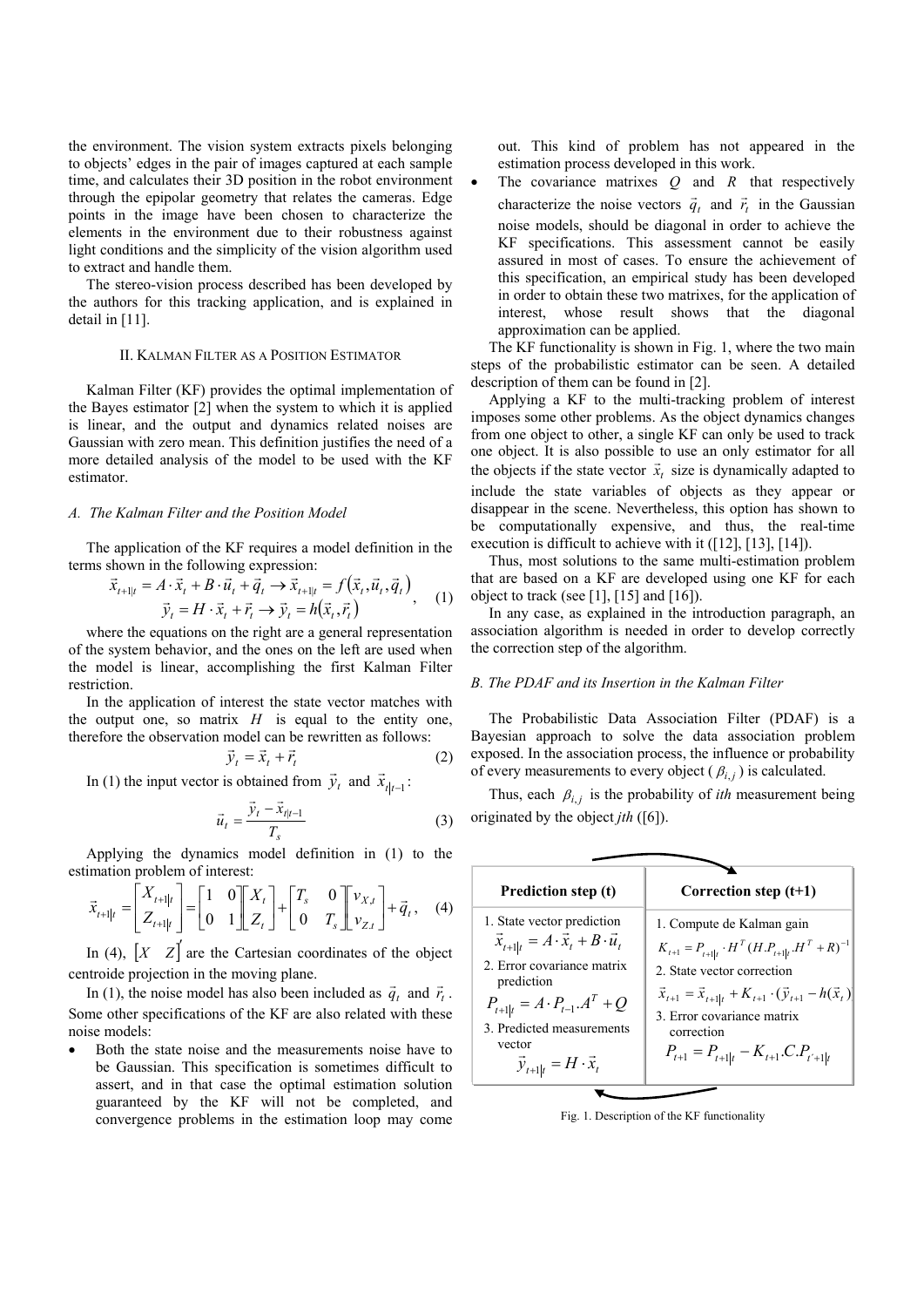To obtain an assignation result, only those measurements whose influence is above a threshold (also called gate) are related to each object, in the estimation process.

This influence of each measurement in every object can be calculated according to different parameters. In the work presented, the characteristic chosen is the Euclidean distance from the *ith* measurement to the *jth* object predicted output vector  $(d_{i,j})$ , and a normal distribution is used in order to

obtain all probability values, as follows:

$$
\beta_{i,j} = e^{-\frac{1}{2}\frac{\min(d_{i,j}^2)}{dMax^2}} / i = 1 : m, j = 1 : k, d = \left| \vec{y}_i - \vec{y}_{t|t-1} \right|, (5)
$$

where  $dMax = \sqrt{2} \cdot \sigma$  represents the effect of the validation gate in the probability computation; *m* is the number of measurements extracted from the environment at each iteration and *k* is the number of objects being tracked.

The predicted output vector ( $\vec{y}_{t|t-1}^{(i)}$  $\vec{y}^{(i)}_{t|t-1}$ ) is calculated for each object as follows:

$$
\vec{y}_{t|t-1}^{(i)} = h(\vec{x}_{t|t-1}^{(i)}) = \vec{x}_{t|t-1}^{(i)},
$$
\n(6)

due to the model specifications commented in previous section.

It has to be notice that  $\vec{x}_{t|t-1}^{(i)}$  $\vec{x}_{t|t-1}^{(i)}$  is the deterministic estimated

value of the *ith* object position in the environment. If the distance  $d_{i,i}$  from the *ith* measurement to the closest

object is larger than the validation gate, the measurement is supposed to b related with a new object, and a new KF is created in order to track it. This way, the tracking algorithm adapts itself on-line to estimate the position of a variable number of objects.

When applying a PDAF to the KF estimation, the equation used to obtain the state vector corrected value in the correction step is modified (see Fig. 1), changing the standard innovation parameter ( $r_t = K_{t+1} \cdot (\vec{y}_{t+1} - h(\vec{x}_t))$ ) by the combined one:

$$
r_{j,t} = \sum_{i=1}^{mj} \beta_{i,j} \cdot (\overline{\vec{y}}_t^{(i)} - h(\vec{x}_{t|t-1}^{(i)}))
$$
(7)

The combined innovation is computed over the *mj* measurements assigned to the *jth* track at each iteration.

The final structure of the KFPDAF estimation algorithm is shown in Fig. 2.

## III. PARTICLE FILTER AS A POSITION ESTIMATOR

A Particle Filter (PF) is used as a multimodal estimator to obtain the position and speed of multiple objects of the environment.

The PF is a Bayes filter particularization where the density related to the posterior estimation (called belief) is discretized.

A detailed description of the PF mathematical base can be found in [3] and in [4].



Fig. 2. Block diagram showing the functionality of the multi-tracker designed, including the PDAF in the KF loop

As the state vector is not discretized, the PF is more accurate in its estimation than the KF or other implementations of the Bayes filter, like the Monte-Carlo ones.

Moreover, due to the same reason, the computational load of this Bayes filter form is lower than others', and thus the PF is more adequate to implement real time estimation.

Finally, PFs presents an interesting characteristic for multitracking applications: the possibility of representing multiple estimation hypotheses with a single algorithm, through the multimodality of the belief. This facility is not available if using the KF.

For all these reasons, the PF has been thought as the most appropriated algorithm to develop a multi-tracking system.

# *A. The Particle Filter*

Most of the solutions of the tracking problem, based on a PF, do not exploit the multimodal character of the algorithm in order to implement the position estimation of multiple objects task. The main reason of this fact is that, in general, the association process needed to accomplish the multi-estimation task is very expensive in execution time (as it is the case in the solution presented in [9]) or lacks of robustness (as it is the case in [17]).

The XPFCP presented here is a multimodal estimator based on a single PF that achieves the real-time and robustness specification, thanks to a clustering process that is used as association process in the estimation loop. The functionality of the XPFCP is presented in the following paragraphs.

The main loop of a standard Bootstrap PF ([3], [4]) starts at time *t* with a set  $S_{t-1} = \begin{cases} \sum_{i=1}^{t} (i)_{t} & \text{if } i \neq j \\ 0 & \text{if } i \neq j \end{cases}$ *i*  $S_{t-1} = \left\{ \vec{x}_{t-1}^{(i)}, \vec{w}_{t-1}^{(i)} \right\}_{i=1}^{n}$  of *n* weighted random samples or particles, representing the state vector belief  $p(\vec{x}_{t-1} | \vec{y}_{1:t-1})$ , estimated at the previous step  $t-1$ . The rest of the process is developed in three steps, as follows:

- 1. *Prediction step:* The particles are propagated by the motion model  $p(\vec{x}_t | \vec{x}_{t-1})$  to obtain a new set  $\left\{\vec{x}_{t}^{(i)}, \widetilde{w}_{t-1}^{(i)}\right\}^{n}_{i}$ *i*  $S_{t|t-1} = \left\{ \vec{x}_{t|t-1}^{(i)}, \vec{w}_{t-1}^{(i)} \right\}_{i=1}^{n}$  that represents the prior distribution of the state vector at time *t*,  $p(\vec{x}_t | \vec{y}_{1:t-1})$ .
- 2. *Correction step:* The weight of each particle  $\{w_t^{(i)}\}_{i=1}^n \equiv w(\vec{x}_{0:t})$  $\vec{w}_t = \left\{ w_t^{(i)} \right\}_{i=1}^m \equiv w(\vec{x}_{0:t})$  is then obtained comparing the output vector  $\vec{y}_t$  and its predicted value based on the prior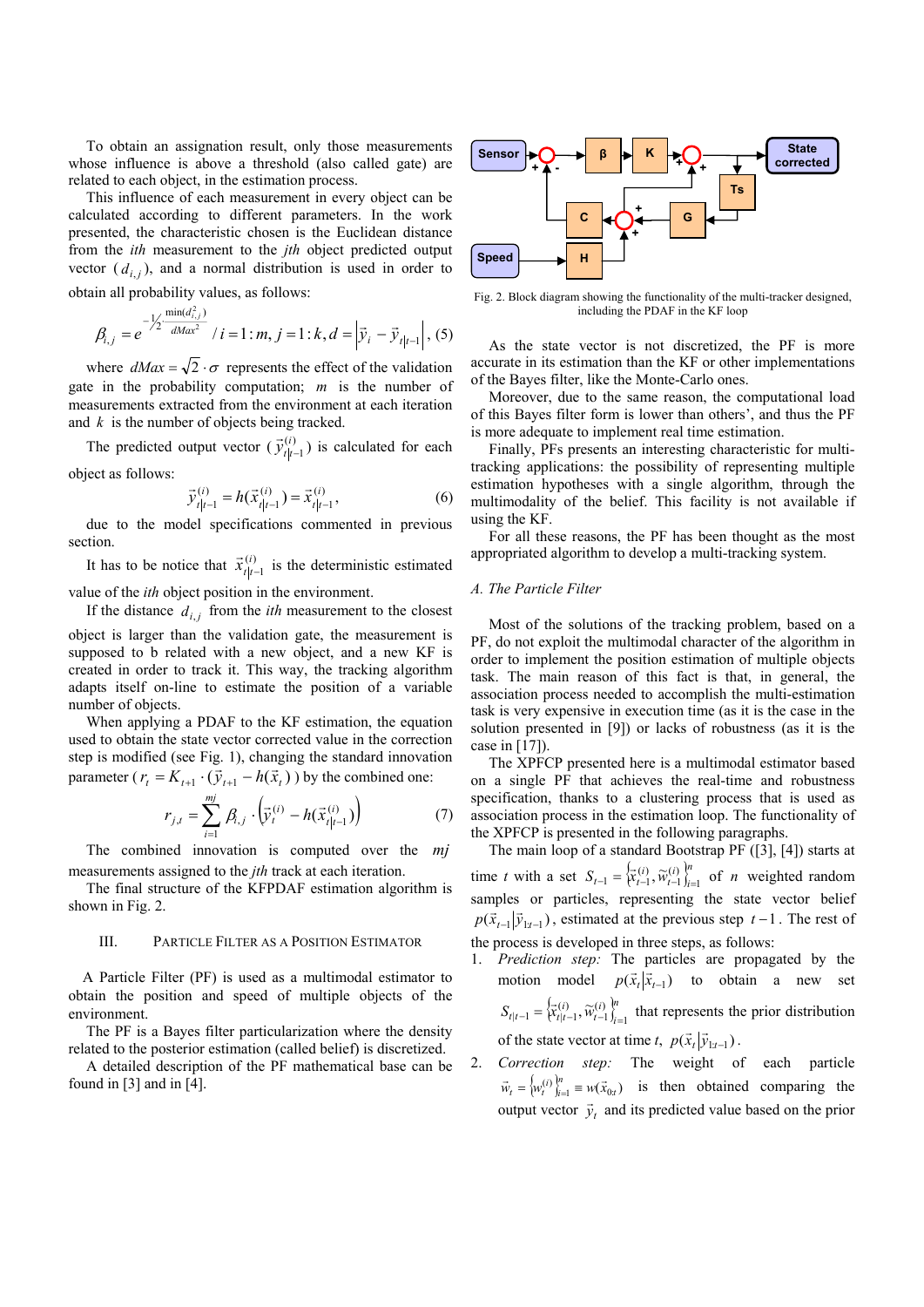estimation  $h(\vec{x}_{t|t-1})$ . In the Bootstrap version of the filter, these weights are obtained directly from the likelihood function  $p(\vec{y}_t | \vec{x}_t)$ , as follows:

$$
w(\vec{x}_{0t}) = w(\vec{x}_{0t-1}) \cdot \frac{p(\vec{y}_t | \vec{x}_t) \cdot p(\vec{x}_t | \vec{x}_{t-1})}{q(\vec{x}_t | \vec{x}_{0t-1}, \vec{y}_{1t})}
$$
  
\n
$$
\frac{q(\vec{x}_t | \vec{x}_{0t-1}, \vec{y}_{1t})}{q(\vec{x}_t | \vec{x}_{0t-1}, \vec{y}_{1t}) \times p(\vec{x}_t | \vec{x}_{t-1})} \rightarrow w(\vec{x}_{0t}) = w(\vec{x}_{0t-1}) \cdot p(\vec{y}_t | \vec{x}_t)
$$
\n(8)

3. *Selection step:* Using the weights vector  $\vec{w}_t = \{w_t^{(i)}\}_{i=1}^n$ , and applying a resampling scheme ([3], [4]), a new set  $S_t = \left\{ \vec{x}_t^{(i)}, \vec{w}_t^{(i)} \right\}_{i=1}^n$  is obtained with the most probable particles, which will represent the new belief  $p(\vec{x}, |\vec{y}_{1:t})$ .

In the application of interest, the standard PF can be used to robustly estimate the position of any kind of a single object defined through its motion model, but it cannot be directly used to estimate the position of appearing objects because there is not a process to relate particles to the new estimations.

In order to adapt the standard PF to be used in a multitracking application, some modifications must be included in the basic algorithm. In [17] an adaptation of the standard PF for the multi-tracking task is proposed. Nevertheless, the algorithm described there is not applied to a real tracking application because it is not robust enough.

The solution that is used in this paper was proposed by the authors in [18], and is called XPFCP. The algorithm is an extension of the PF that includes a clustering algorithm to improve the behavior of the extended PF in [17].

The clustering algorithm, whose functionality is presented in next section, organizes the set of measurements in clusters that represent all objects in the scene. These clusters are then wisely used in the multimodal estimator. Two innovations are included in the standard PF to achieve the multimodal behavior:

- *A new re-initialization step:* In this step, previous to the prediction one,  $n_{m}$  from the *n* total number of particles that represent the belief  $p(\vec{x}_{t-1} | \vec{y}_{1:t-1})$  at  $t-1$  are directly substituted by measurements from the observation vector at that execution time,  $\vec{y}_{t-1}$ . With this modification, measurements related to appearing objects in the scene have a representation in the priori distribution  $p(\vec{x}_{t-1} | \vec{y}_{1:t-1})$ . To improve the robustness of the estimator, the new particles are not selected randomly from the array of measurements  $\vec{y}_{t-1}$  but from the *k* clusters  $G_{1:k,t-1}$ . Choosing measurements from every cluster ensures a probable representation of all elements to track, and therefore, an increased robustness of the multi-tracker. Thanks to this re-initialization step the belief dynamically adapts itself to represent the position hypothesis of the different objects in the scene.
- *At the Correction step:* This step is also modified from the one in the standard PF. On one hand, only  $n - n_{m}$ samples of the particle set have to be extracted in this step,

as the  $n_{m}$  resting ones would be inserted with the reinitialization one. On the other hand, the clustering process is also used in this step, because the importance sampling function  $p_i(\vec{y}_t | \vec{x}_t^{(i)})$  used to calculate each particle weight  $w_t^{(i)}$  is obtained from the similarity between the particle and the *k* cluster centroides  $g_{1:k,t}$ . Using the cluster centroides to weight the particles related to the newly appeared objects, the probability of these particles is increased, improving the robustness of the new estimation hypotheses. Without the clustering process, the solution proposed in [17] rejects these hypotheses, and thus, the multimodality of the PF cannot be robustly exploited.

Fig. 3 shows the XFPCP functionality, described in previous paragraphs.

## *B. The clustering*

Two different clustering algorithms have been developed for using in the XPFCP: an adapted version of the K-Means for a variable number of clusters; and a modified version of the Subtractive fuzzy clustering.

Their reliability is similar, but the proposal based on the standard K-Means shows higher robustness rejecting outliers in the measurements set. A more detailed analysis of these algorithms can be found in [19].



Fig. 3. XPFCP Flowchart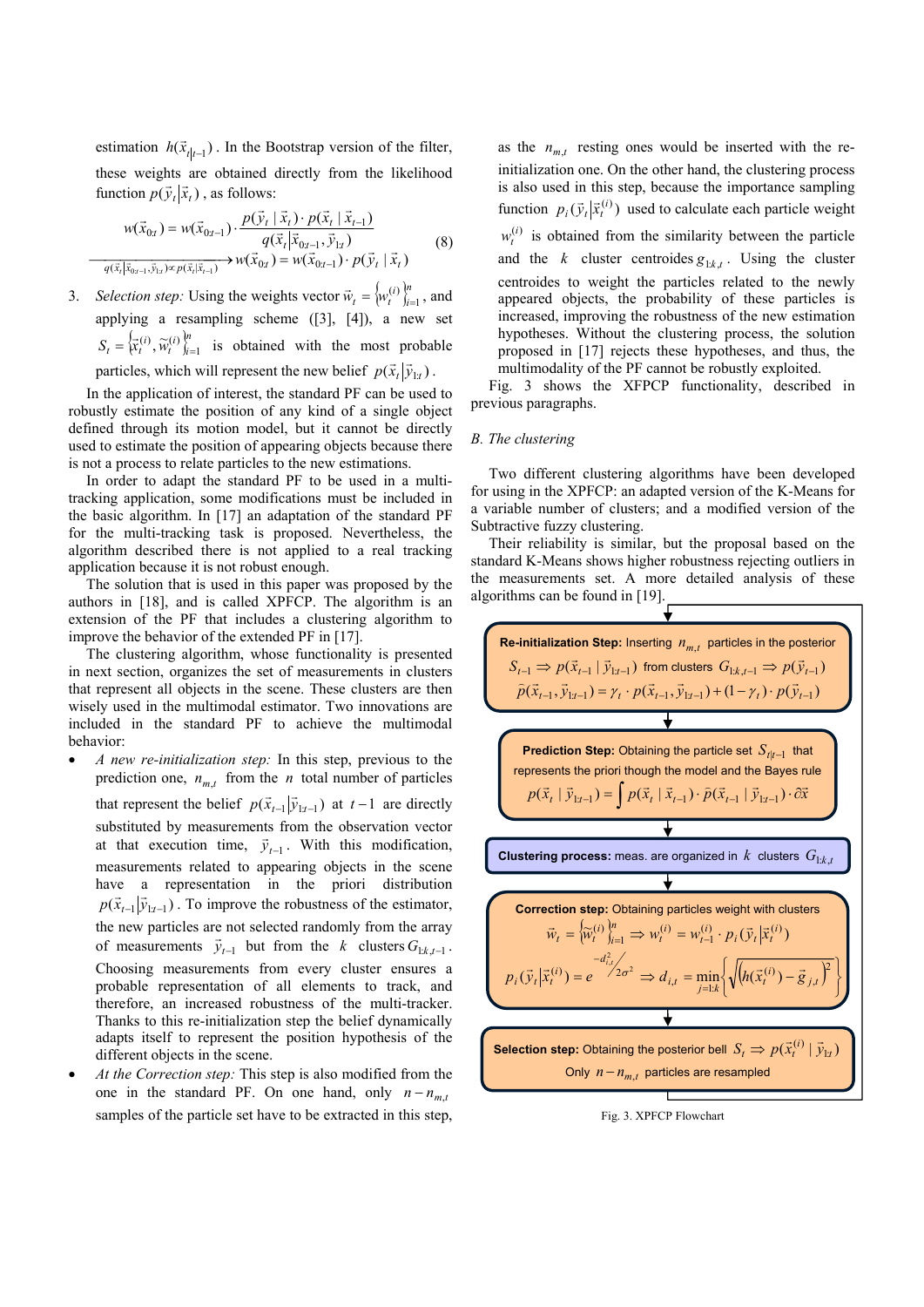Two main modifications to the standard K-Means functionality have been included in the proposal:

- 1. It has been adapted in order to handle a variable and initially unknown number *k* of clusters  $G_{1:k}$ , by defining a threshold  $distM$  in the distance  $d_{i,1:k}$  used in the clustering process.
- 2. A cluster centroides' prediction process is included at the beginning of the algorithm in order to minimize its execution time. Whit this information, the process starts looking for centroides near their predicted values  $\vec{g}_{0,1:k,t} = \vec{g}_{1:k,t|t-1}$ .

A validation process is also added to the clustering in order to increase the robustness of the algorithm to spurious measurements. This process is useful when outliers produce a cluster creation or deletion erroneously. The validation algorithm functionality is the following:

- When a new cluster is created, it is converted into a candidate that will not be used in the XPFCP until it is possible to follow its dynamics.
- The same procedure is used to erase a cluster when it is not confirmed with new measurements for a specific number of times.

The validation process is based in two parameters, which are calculated for each cluster:

- *Distance between the estimated and the resulting clusters centroide.* The centroides estimation process, already commented, is also used in the validation process. The estimated value of the centroides  $\vec{g}_{1:k,t|t-1}$  is compared with its final value at the end of the clustering process  $\vec{g}_{1k,t}$ , in order to obtain a confidence value for the corresponding cluster validation.
- *Cluster likelihood.* A cluster probability value is calculated as a function of each cluster number of members,  $L_{1:k}$ .

Some application results of this multimodal estimator proposed by the authors to the multi-tracking task are shown in the following section. The effectiveness of the clustering proposal in the tracking application is demonstrated there.

# IV. RESULTS

The algorithm has been run on a real-time system, mounted on board of a commercial robotic platform (Pioneer 2AT).

The sensory system (a pair of B&W digital and synchronized cameras) has been statically mounted and calibrated on top of the robot, at a height of 1.7m.

The stereo-vision runs in the same processing platform, generating position information of the obstacles in the environment at a 15fps rate.

In this situation, different tests have been developed showing the functionality of the designed trackers in various environmental conditions.

One up to six static and dynamic objects have been tracked with the proposed algorithms in videos of almost 2 minutes length (1653 frames). Different types of dynamic (persons and a robot) and static objects (a small trash, a tall box, etc.) are correctly tracked in almost all situations.

The following conclusions can be extracted from these experiments.

- A missing error rate of less than a 10% is achieved by both algorithms in complex situations (7.5% for the XPFCP and 8.4% for the KFPDAF). These errors are due to occlusions most of times. In these situations, the set of measurements related to the occluded object is very poor, and XPFCP manages better these situations than KFPDAF.
- Generating 2 or more hypotheses for a single object is another type of error found in the results. This event is called duplication error, and in the global set of experiments it has been generated a rate of 4.6% if running KFPDAF and only a 1.3% if running XPFCP. The main reason for this error is the sensibility of the PDAF to the value of the gating parameter.
- Simpler experiments (tracking an only person and a static object) give a result free of errors with both proposals.

In simplest experiments, the mean execution time of XPFCP is slightly bigger than the one of KFPDAF, but in complex situations where more than 4 or 5 objects are being tracked, the execution time of the XPFCP is almost half of the KFPDAF one. This fact is due to the already commented high computational load of the PDAF, which becomes important when the amount of measurements is high.

In general it can be concluded, that the PF proposal gives better results in complex situations like the ones proposed than the KF one. Fig. 4 shows some of the results generated by the designed algorithms in a complex situation, in which 4 objects are being tracked.



Fig. 4. Images of the tracking results obtained with KFPDAF algorithm (in blue rectangles) and the XPFCP (in red rectangles) in a complex situation. A standard PC with an Intel Dual Core processor at a 2.4GHz with 2Gbytes of RAM has been used to run the algorithms in these experiments.